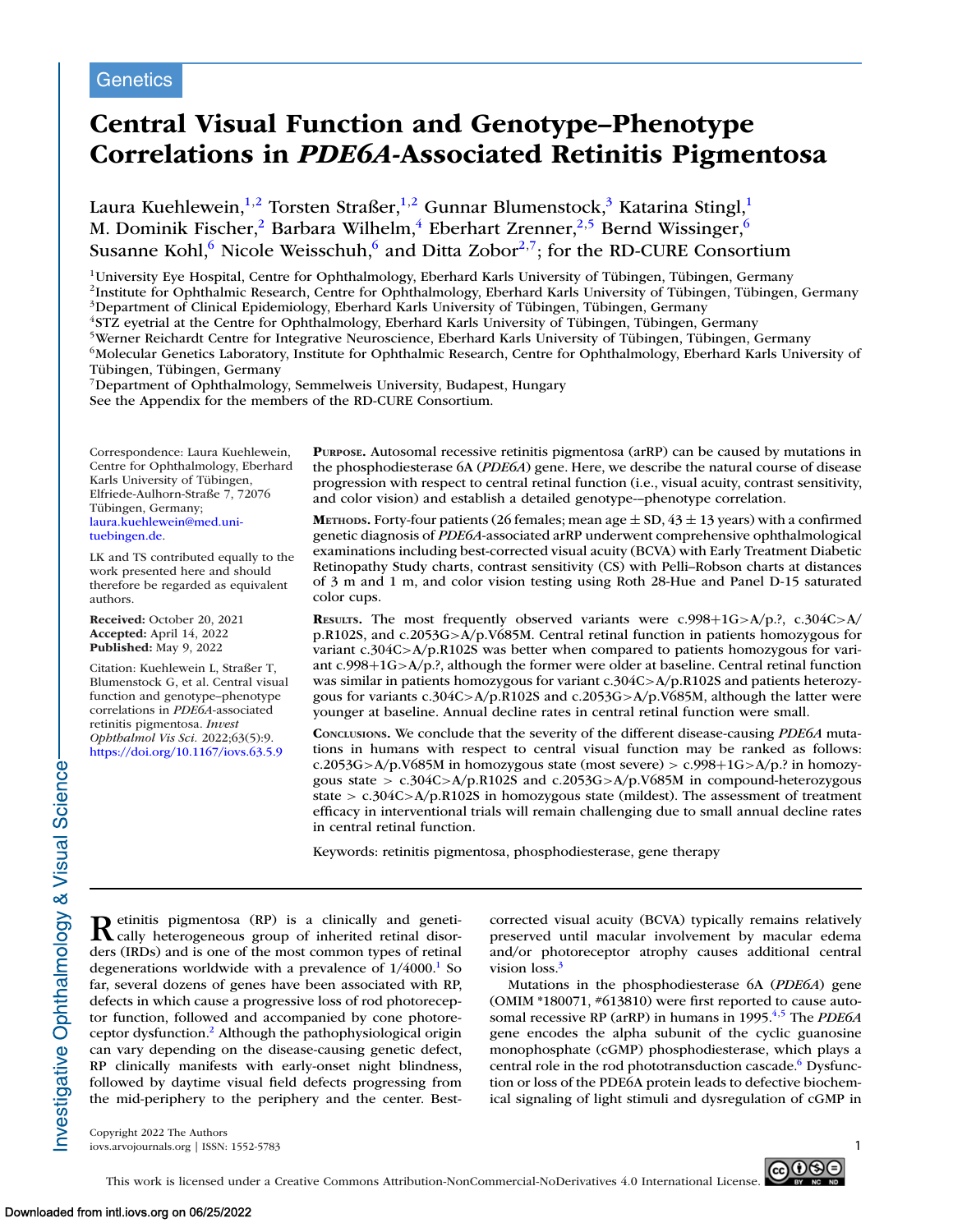rod photoreceptor outer segments, triggering cell death in rods and secondarily in cones.

In recent years, important advances have been made in the development of treatments that aim to slow or stop disease progression or even to restore some visual function in patients with IRDs. However, an imbalance exists between the rapid advances in therapy development and the available knowledge on the clinical disease course and the phenotypic spectrum for each specific gene of interest[.7](#page-7-0) Prospective observational studies are rare in these often relatively small patient populations. *PDE6A* is one of several candidate genes currently under investigation. In 2012, the RD-Cure Consortium was established as a collaborative project for the clinical translation of gene therapy for patients with *PDE6A*associated arRP. Homologous animal models including a dog model with a frameshift truncating mutation (p.N616Tfs\*39) and three mouse models with missense mutations (p.V685M, p.D562W, and p.D670G) have been studied, all showing a range of phenotype severities, and proof-of-concept supplemental gene therapy was demonstrated in these animal models[.8–](#page-7-0)[16](#page-8-0) Parallel to preclinical experiments and vector development, a prospective longitudinal study on the clinical features and genetic findings of patients with *PDE6A*associated arRP was initiated to precisely characterize the natural course of the disease.<sup>8</sup>

Previous studies have reported a prevalence of *PDE6A* mutations in about 3% to 4% of arRP patients in North America, in about 2% of cases in cohorts of French and Pakistani patients, and in about 1% of families with IRDs in Israel[.17–20](#page-8-0) Our *PDE6A*-RP patient cohort indicates a frequency of *PDE6A*-associated arRP of 1.6% in Germany and shows a highly heterogeneous disease course depending on the genotype. To further investigate disease characteristics, we focus here on the natural course of disease progression with respect to central retinal function (i.e., visual acuity, contrast sensitivity, and color vision). These are crucial in determining patient eligibility criteria and clinical endpoints in ongoing and future clinical trials to assess the safety and efficacy of novel treatments.

# **METHODS**

This prospective longitudinal observational cohort study (ClinicalTrials.gov NCT02759952) was conducted in accordance with the tenets of the Declaration of Helsinki with approval from the ethics committee of the University of Tübingen, Tübingen, Germany. Written informed consent was obtained from all patients. Patients were recruited from the Clinics for Inherited Retinal Degenerations at the Centre for Ophthalmology of the University of Tübingen and from 12 collaborating European referral centers. All patients were examined at the Centre for Ophthalmology of the University of Tübingen. The patients enrolled in this study had a confirmed genetic diagnosis of *PDE6A*-associated arRP as previously described[.8](#page-7-0) Of the 57 patients included in our initial patient cohort, 44 underwent more detailed testing and were included in this analysis. Subgroup analyses were performed for the most common variants observed in this cohort. Outcome variables were tested for both eyes of each subject at each visit, but without fixed intervals between visits. Patients were included in this study from 10 European countries, requiring significant efforts for traveling, which hampered evenly spaced intervals between visits. Ten of the 44 patients (23%) were lost to follow-up after the first visit.

#### **Ophthalmological Examinations**

Comprehensive ophthalmological examinations were performed in all patients, including BCVA as determined by Early Treatment Diabetic Retinopathy Study (ETDRS) charts, contrast sensitivity (CS) with Pelli–Robson charts at distances of 3 m and 1 m, and color vision testing using Roth 28-Hue and Panel D-15 saturated color cups. To determine BCVA, the ETDRS charts (Lighthouse Low Vision Products, New York, NY, USA) were viewed at a distance of 4 m for both eyes independently with optimal optical correction. If the patient read less than 20 letters at  $4 \text{ m}$ , the chart was moved from 4 m to 1 m with an additional  $+0.75$  diopter (D) lens in the frame to account for the distance. If the patient was unable to read letters correctly at both distances, the patient was tested for count fingers (CF), hand movement (HM), and light perception (LP) or no light perception, recording the distance at which CF, HM, or LP was seen. BCVA was converted to logMAR visual acuity for statistical analysis[.21](#page-8-0) CS was determined with Pelli–Robson contrast sensitivity charts (Metropia Ltd., Harlow, UK) viewed at distances of 3 m and 1 m for both eyes independently with optimal optical correction. The test was stopped when the patient failed to identify two of the three letters in a triplet correctly, despite encouraging the patient to read or guess. CS was then recorded as logCS units.

Color vision was determined with color cups (Roth 28- Hue and/or Panel D-15 saturated) viewed at reading distance on a table illuminated with constant cold lighting (270 lux) for both eyes independently with optimal optical correction. The color cups were put on the table in a randomly mixed group with the colors facing up. The patient was instructed to select the cups most closely matching in chromaticity and arrange them in a row. The sequence of the numbers on the back of the cups was recorded. The total error score (TES) and color confusion index (CCI) were calculated for Roth 28- Hue and Panel D-15 color vision testing, respectively. $2^{2-25}$ 

#### **Statistical Analysis**

Statistical analyses were carried out using SPSS Statistics for Windows (IBM, Chicago, IL, USA) and JMP (SAS Institute, Cary, NC, USA). Random effects models, fit by restricted maximum likelihood estimates, were used for best unbiased linear prediction (BLUP) of the progression per year of age of the dependent variables (*Y*) (BCVA, CS at 3-m distance, CS at 1-m distance, Roth TES, and Panel CCI $1.26$  $1.26$  To account for the repeated measures, the examined eye (right eye, OD; left eye, OS) nested in participant and genetics and participant nested in genetics were included as additional random effects (Equation 1):

$$
Y_{ijk} = \mu + age + genetic_{i} + participant_{j(i)} + eye_{k(i,j)} + \varepsilon_{ijk}
$$
  
(1)

Prior to utilizing the results of the models, the normal distribution of the conditional model residuals was confirmed visually. The homoscedasticity of the variances was assessed using the Brown–Forsythe test and reported in case of violations of the assumptions. $27$ 

## **RESULTS**

Of the 44 patients included in this study, 59% (26/44) were female. Mean age  $\pm$  SD at baseline was  $43 \pm 13$  years (range, 18–78). Information on the onset of disease and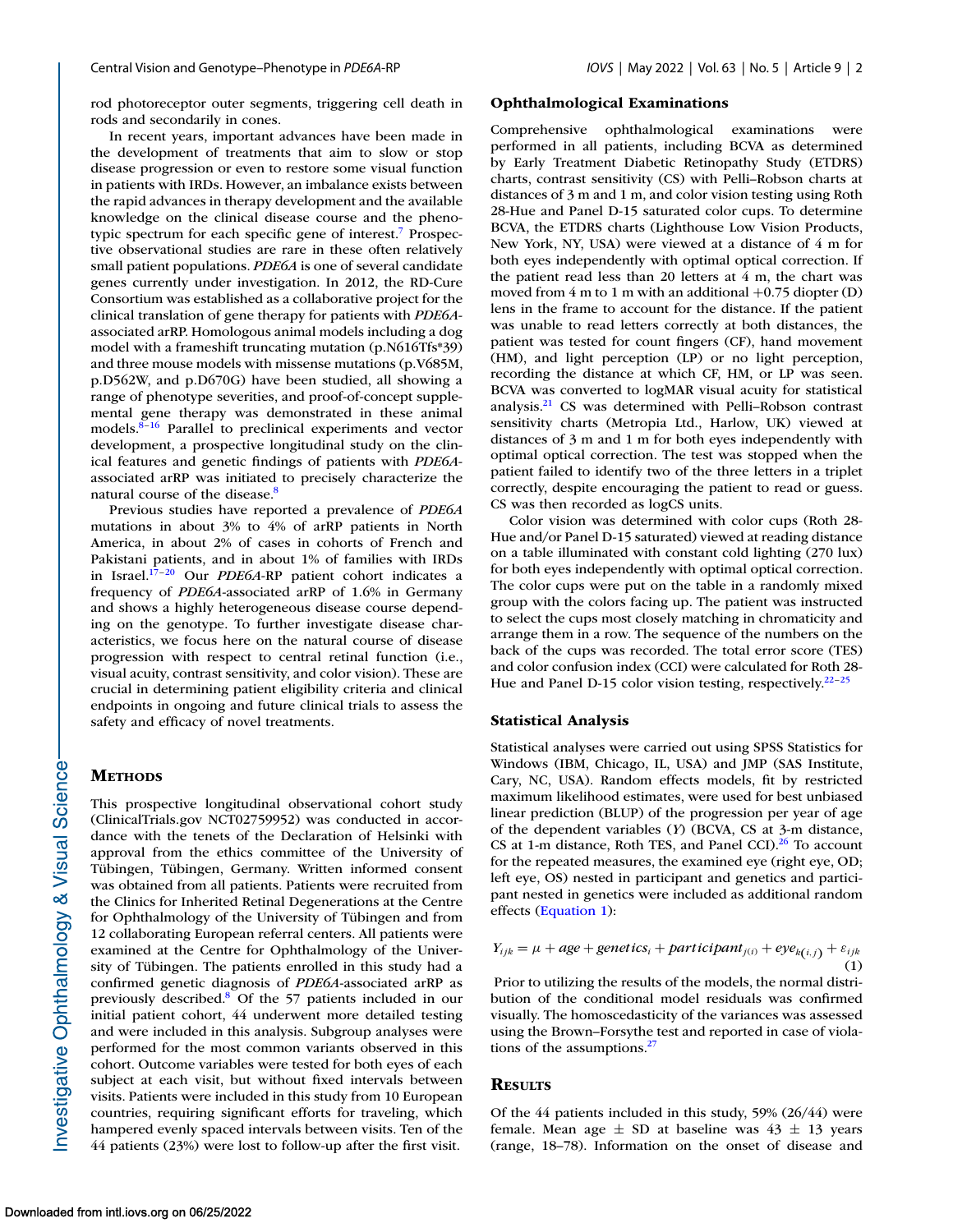**BCVA (logMAR)**

<span id="page-2-0"></span>disease duration was collected from all patients at the first or subsequent visits. Statistical analyses were performed with disease duration *or* the age of the patient at the respective visit and yielded the same results. Disease onset was defined as the first symptom noticed by the patient or parents, and this was usually night blindness from birth or during early childhood. We believe that, if the patient reported first symptoms during his or her first decade of life in particular, the variable "disease duration" would give rise to estimated rather than precise numbers. In our study, 33 of the 44 patients (75%) reported first symptoms during their first decade of life. Given these findings, we decided to report only values calculated with the age at the visit rather than disease onset or disease duration.

#### **Genetic Results**

Variants were classified according to their pathogenicity based on American College of Medical Genetics and Genomics guidelines.<sup>8,[28](#page-8-0)</sup> All 44 patients harbored potentially disease-causing variants compatible with autosomal recessive *PDE6A*-associated arRP (Table 1). Fifty-nine percent (26/44) were homozygous for disease-causing variants, and 41% (18/44) were heterozygous for two different *PDE6A* variants each. Biallelism was validated in 59% cases (26/44). The mutation spectrum was comprised of 25 unique variants [\(Fig. 1\)](#page-3-0). The most frequently observed variants were c.998+1G>A/p.? (14 alleles, homozygous in seven patients), c.304C>A/p.R102S (17 alleles, homozygous in five patients), and c.2053G>A/p.V685M

**TABLE 1.** General, Genetic, and Ophthalmological Characteristics of Patients with PDE6A-Associated arRP at Baseline

|                |                |         |                             |                             | DOM (JOSMIN) |           |  |
|----------------|----------------|---------|-----------------------------|-----------------------------|--------------|-----------|--|
| ID             | Gender         | Age (y) | Variant 1                   | Variant 2                   | OD           | <b>OS</b> |  |
| 23             | $\mathbf F$    | 29      | c.998+1G>A/p.?              | c.998+1G>A/p.?              | 0.60         | 0.00      |  |
| 8              | M              | 33      | c.998+1G>A/p.?              | c.998+1G>A/p.?              | 0.10         | 0.10      |  |
| 25             | $\mathbf F$    | 35      | c.998+1G>A/p.?              | c.998+1G>A/p.?              | 1.00         | 1.00      |  |
| 26             | $\mathbf{F}$   | 37      | c.998+1G>A/p.?              | c.998+1G>A/p.?              | 0.30         | 0.20      |  |
| 12             | $\mathbf{F}$   | 42      | c.998+1G>A/p.?              | $c.998+1G > A/p$ .          | 0.20         | 0.20      |  |
| 22             | M              | 46      | c.998+1G>A/p.?              | c.998+1G>A/p.?              | 0.70         | 0.90      |  |
| 24             | $\mathbf F$    | 47      | c.998+1G>A/p.?              | c.998+1G>A/p.?              | 1.00         | 0.70      |  |
| 27             | $\mathbf F$    | 37      | c.304C>A/p.R102S            | c.304C>A/p.R102S            | 0.20         | 0.20      |  |
| 34             | M              | 40      | c.304C>A/p.R102S            | c.304C>A/p.R102S            | $-0.10$      | 0.00      |  |
| 47             | M              | 44      | c.304C>A/p.R102S            | c.304C>A/p.R102S            | 0.10         | 0.10      |  |
| $\overline{7}$ | $\mathbf F$    | 50      | c.304C>A/p.R102S            | c.304C>A/p.R102S            | 0.20         | 0.50      |  |
| $\mathbf{1}$   | F              | 78      | c.304C>A/p.R102S            | c.304C>A/p.R102S            | 1.00         | 0.30      |  |
| 49             | $\mathbf M$    | 26      | c.304C>A/p.R102S            | c.2053G>A/p.V685M           | 0.00         | 0.00      |  |
| 30             | $\mathbf F$    | 29      | c.304C>A/p.R102S            | c.2053G>A/p.V685M           | 0.30         | 0.20      |  |
| 29             | $\mathbf F$    | 37      | c.304C>A/p.R102S            | c.2053G>A/p.V685M           | 0.20         | 0.10      |  |
| 15             | $\mathbf{M}$   | 37      | c.304C>A/p.R102S            | c.2053G>A/p.V685M           | 0.20         | 0.20      |  |
| 16             | M              | 49      | c.304C>A/p.R102S            | c.2053G>A/p.V685M           | 0.10         | 0.20      |  |
| 10             | $\mathbf F$    | 45      | c.2053G>A/p.V685M           | c.2053G>A/p.V685M           | 1.20         | 1.00      |  |
| 11             | M              | 46      | c.2053G>A/p.V685M           | c.2053G>A/p.V685M           | 0.70         | 0.90      |  |
| 50             | $\mathbf F$    | 18      | c.1957C>T/p.R653*           | c.998+2T>G/p.?              | 0.00         | 0.00      |  |
| 5              | $\mathbf{F}$   | 22      | c.769C>T/p.R257*            | c.769C>T/p.R257*            | 0.30         | 0.30      |  |
| $\overline{4}$ | F              | 23      | $c.769C > T/p.R257*$        | $c.769C > T/p.R257*$        | 0.40         | 0.30      |  |
| 17             | $\mathbf M$    | 23      | c.769C>T/p.R257*            | $c.769C > T/p.R257*$        | 0.00         | 0.00      |  |
| 20             | $\mathbf F$    | 33      | c.1957C>T/p.R653*           | c.1957C>T/p.R653*           | 0.50         | 0.40      |  |
| 6              | $\mathbf M$    | 33      | c.1620+1G>A/p.?             | c.1705C>A/p.Q569K           | 0.00         | 0.10      |  |
| 36             | ${\bf F}$      | 34      | c.1705C>A/p.Q569K           | c.1705C>A/p.Q569K           | 0.00         | 0.00      |  |
| 48             | ${\bf F}$      | 35      | c.1683G>A/p.W561*           | $c.1263 + 1G > A/p$ .       | 0.10         | 0.00      |  |
| 21             | M              | 37      | c.1957C>T/p.R653*           | c.1957C>T/p.R653*           | 0.20         | 0.20      |  |
| $\overline{2}$ | $\mathbf F$    | 38      | c.63_68del/p.K21_Y23delinsN | c.1926+1G>A/p.?             | 0.30         | 0.70      |  |
| 28             | $\mathbf{M}$   | 38      | c.305G>A/p.R102H            | c.305G>A/p.R102H            | 0.20         | 0.50      |  |
| $\overline{3}$ | $\mathbf M$    | 40      | c.304C>A/p.R102S            | c.1689C>A/p.H563Q           | 0.00         | 0.10      |  |
| 14             | ${\bf F}$      | 42      | c.1862T>G/p.L621R           | c.2053G>A/p.V685M           | 0.10         | 0.10      |  |
| 35             | $\overline{F}$ | 42      | $c.84C > G/p.Y28*$          | $c.84C > G/p.Y28*$          | 1.20         | 1.20      |  |
| 19             | M              | 43      | c.1957C>T/p.R653*           | c.2332_2335del/p.D778Lfs*42 | 0.30         | 0.30      |  |
| 46             | M              | 49      | c.304C>A/p.R102S            | c.1705C>A/p.Q569K           | 0.20         | 0.10      |  |
| 44             | $\mathbf F$    | 53      | $c.627+2T > G/p.?$          | $c.627+2T>S/p.?$            | 0.50         | 0.80      |  |
| 41             | F              | 55      | c.612del/p.K205Rfs*16       | c.612del/p.K205Rfs*16       | 0.50         | 0.20      |  |
| 18             | M              | 55      | c.1235T>C/p.F412S           | c.1966G>T/p.E656*           | 1.50         | 2.30      |  |
| 31             | M              | 56      | c.1705C>A/p.Q569K           | c.1065+2T>A/p.?             | 0.50         | 0.50      |  |
| 33             | ${\bf F}$      | 60      | c.1705C>A/p.Q569K           | c.1065+2T>A/p.?             | 0.60         | 0.20      |  |
| 38             | ${\bf F}$      | 62      | c.1705C>A/p.Q569K           | c.1705C>A/p.Q569K           | 2.30         | 2.30      |  |
| 39             | $\mathbf M$    | 63      | c.1957C>T/p.R653*           | c.1956_1957ins20/p.R653*    | 0.30         | 0.30      |  |
| 45             | $\overline{F}$ | 65      | c.959A>G/p.D320G            | c.1749C>G/p.Y583*           | 0.40         | 0.30      |  |
| 32             | F              | 66      | c.1705C>A/p.Q569K           | c.1065+2T>A/p.?             | 1.10         | 1.10      |  |

Patients are sorted by their genetic background and age at baseline. F, female; M, male.

Investigative Ophthalmology & Visual Science-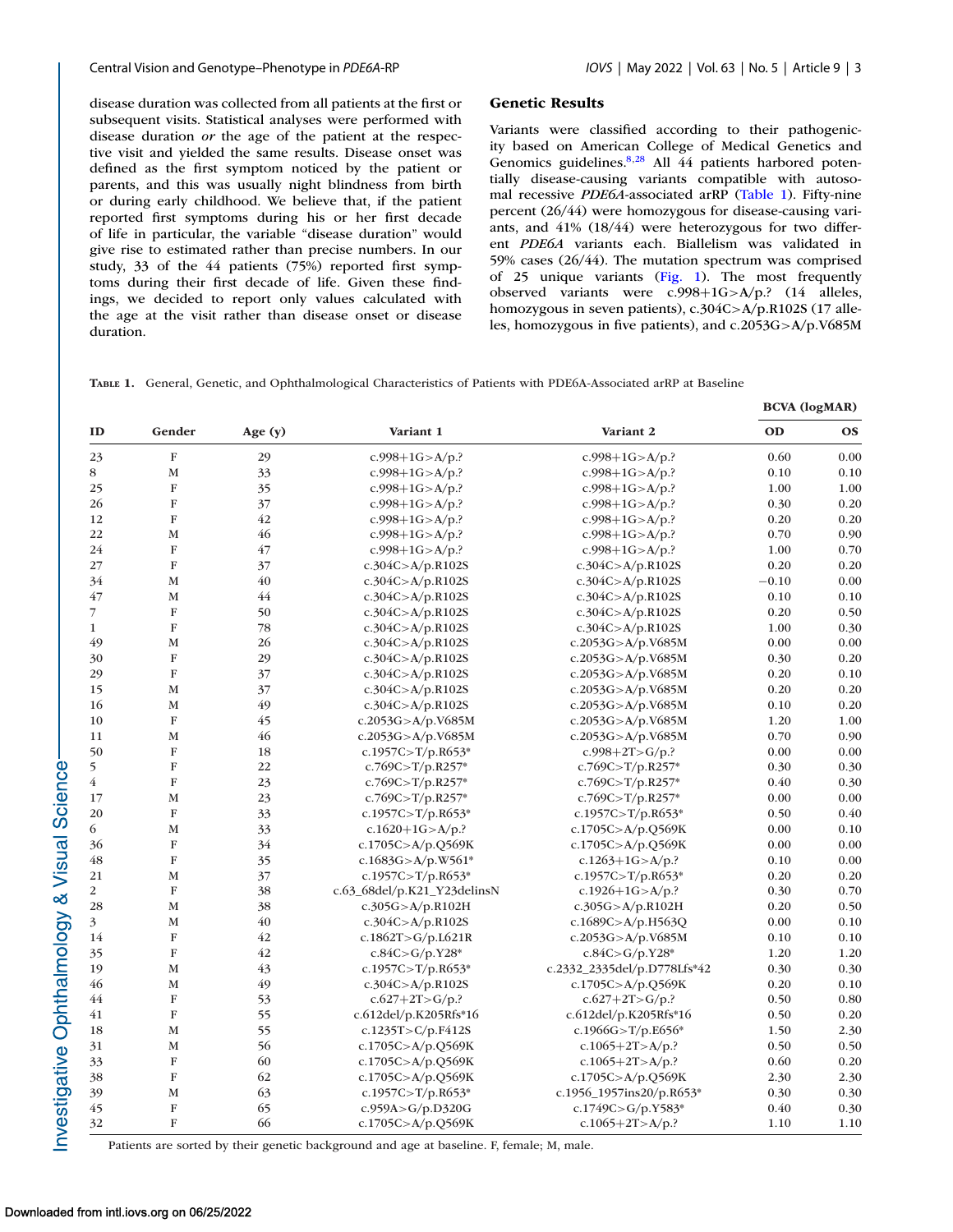<span id="page-3-0"></span>

**FIGURE 1.** Variant distribution. (**A**) The 22 exons of PDE6A (NM\_000440.3) are represented by *gray boxes*. Note that exons and the intervening intronic sequences (represented by *black horizontal lines*) are not drawn to scale. Each variant identified in our cohort is shown above the respective exon (for missense, nonsense, and indel variants) or below the respective intron (for splice site variants). (**B**) Protein structure with the non-catalytic cGMP-binding domain and the PDEase I catalytic domain.



**FIGURE 2.** Pedigree of family ARRP 291 carrying variant c.998+1G>A/p.? homozygously. *Circles* indicate female family members, *squares* indicate male family members. Affected family members are indicated by *black symbols*. Note that the father of the six siblings also carries the respective variant homozygously. Also note the consanguinity in the parents.

(10 alleles, homozygous in two patients). Five patients carried the c.304C>A/p.R102S and c.2053G>A/p.V685M variants, each heterozygously [\(Table 1\)](#page-2-0). In these, compound heterozygosity was confirmed in all cases except one (case number 49). Of note, the high number of c.998+1G>A/p.? alleles in this study related to the fact that six siblings from the same family carried this variant homozygously. The pedigree of this family is provided in Figure 2.

#### **Clinical Results**

**Symmetry Between Eyes and Correlation Between Modalities.** Baseline data are shown in [Table 2.](#page-4-0) BCVA symmetry between right and left eyes at baseline was high ( $r = 0.89$ ;  $P < 0.01$ ;  $n = 44$ ). The difference in BCVA between right and left eyes was 0.2 logMAR and greater in 11 of the 44 patients (25%). All of these 11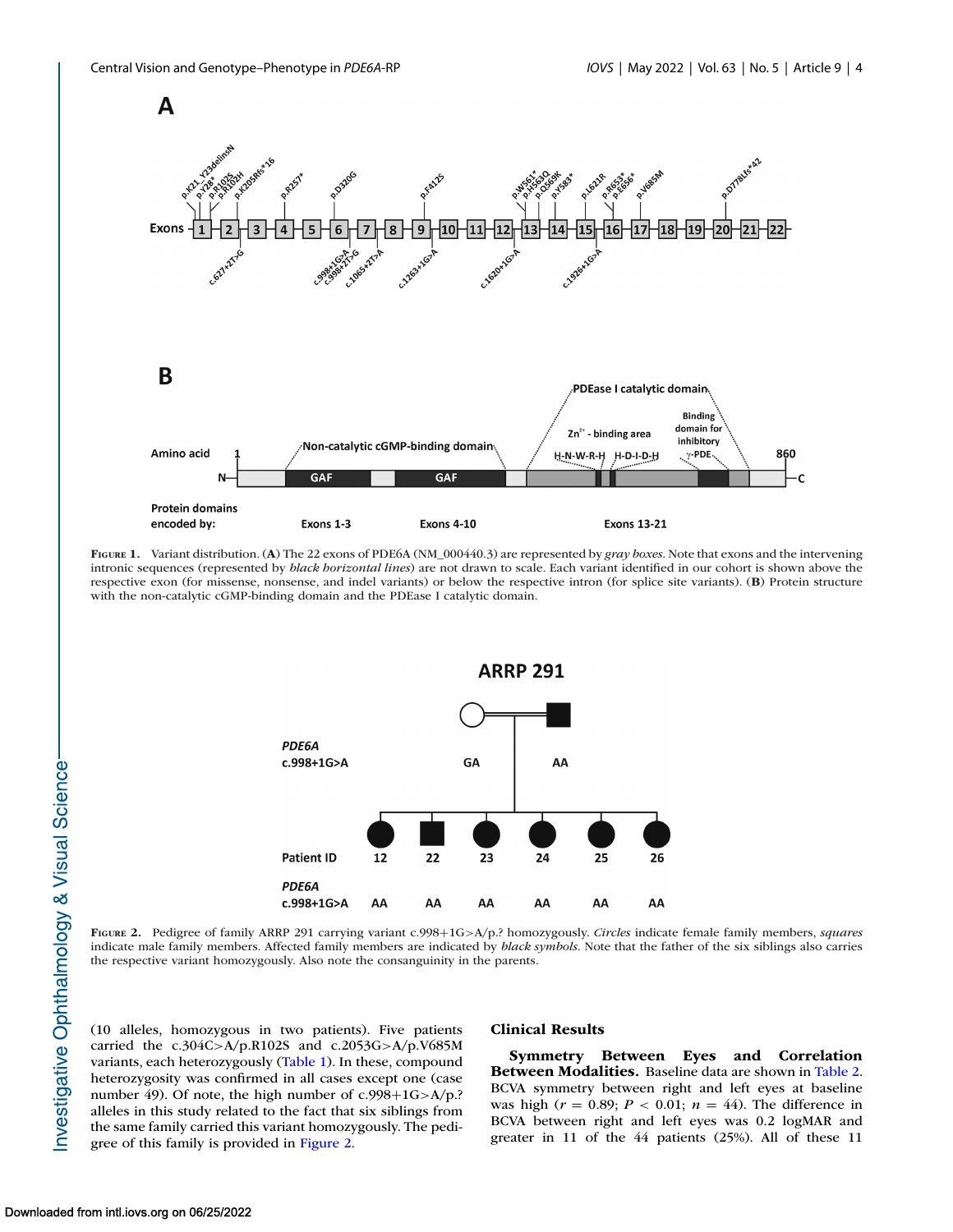<span id="page-4-0"></span>**TABLE 2.** Baseline Findings of Patients with PDE6A-Associated arRP

|                                                           | OD               |                                 |    | OS.           |  |  |
|-----------------------------------------------------------|------------------|---------------------------------|----|---------------|--|--|
| Eye                                                       | $\boldsymbol{n}$ | Median (Range) n Median (Range) |    |               |  |  |
| BCVA (logMAR) $44 \t 0.3 (-0.1 \text{ to } 2.30) 44$      |                  |                                 |    | $0.2(0-2.30)$ |  |  |
| logCS at $3 \text{ m}$ distance $36 \text{ 1.50} (0-2.0)$ |                  |                                 | 40 | $1.35(0-2.0)$ |  |  |
| logCS at 1 m distance $39$ 1.50 (0-2.0)                   |                  |                                 | 39 | $1.50(0-2.0)$ |  |  |
| Roth TES                                                  |                  | $33 \quad 24 \quad (0-732)$     | 32 | $42(0 - 744)$ |  |  |
| Panel CCI                                                 |                  | $36$ 1.16 $(1.0-3.0)$           | 37 | $1.12(1-4)$   |  |  |

patients exhibited additional and asymmetrical macular pathology: cystoid macular edema (three patients), epiretinal membrane with or without traction (four patients), macular hole (one patient), and atrophy (three patients). CS symmetry between right and left eyes at baseline was calculated as  $r = 0.75$  ( $P < 0.01$ ;  $n = 36$ ) at 3-m distance and  $r = 0.83$  ( $P < 0.01$ ;  $n = 39$ ) at 1-m distance. Color vision symmetry between right and left eyes at baseline was calculated as  $r = 0.85$  ( $P < 0.01$ ;  $n = 31$ ) for Roth TES and  $r = 0.83$  ( $P < 0.01$ ;  $n = 36$ ) for Panel CCI.

Correlation was strong between BCVA and CS at the 3-m distance  $(r = -0.87; P < 0.01; n = 76$  measurements) and BCVA and CS at the 1-m distance ( $r = -0.85$ ;  $P < 0.01$ ;  $n =$ 78 measurements). Similarly, correlation was strong between BCVA and Roth TES ( $r = 0.72$ ;  $P < 0.01$ ;  $n = 65$  measurements) and BCVA and Panel CCI (*r* = 0.75; *P* < 0.01; *n* = 73 measurements). The correlation between CS at 3-m distance and CS at 1-m distance and the correlation between Roth TES and Panel CCI are shown in Figure 3.

**Genotype–Phenotype Correlations.** We analyzed subgroups according to the results of their genetic analysis: group 1, patients homozygous for variant c.998+1G>A/p.?  $(n = 7)$ ; group 2, patients homozygous for variant c.304C>A/p.R102S  $(n = 5)$ ; and group 3, patients heterozygous for variants c.304C>A/p.R102S and c.2053G>A/p.V685M ( $n = 5$ ). Only two siblings carried the variant c.2053G>A/p.V685M homozygously. Baseline findings of all groups are shown in [Figure 4.](#page-5-0) Central retinal function in group 2 was better when compared to group 1, although patients were older at baseline. Central retinal function was similar in groups 2 and 3, although patients in group 3 were younger at baseline. The two siblings homozygous for variant c.2053G>A/p.V685M (ages 45 and 46 years, respectively) showed markedly reduced visual function at baseline (BCVA of 1.2/1.0 and 0.7/0.9 logMAR in their right and left eyes, respectively).

**Progression.** Mean duration  $\pm$  SD between baseline and last follow-up was  $28 \pm 12$  months. Median follow-up between visits was 27 months (range, 9–53). The residuals of both statistical models (see above) for color vision (Roth TES and Panel CCI) did not follow a normal distribution and were heteroscedastic: Brown–Forsythe Roth TES, *F*(1, 149) = 53.84,  $P < 0.01$ ; Panel CCI,  $F(1, 170) = 86.77$ ,  $P <$ 0.01. The other models satisfied the assumptions for normality and homoscedasticity of residuals. Progression rates are provided in [Table 3](#page-5-0) and shown in [Figure 5.](#page-6-0)

#### **DISCUSSION**

*PDE6A*-associated arRP is a primary rod disease, leading to typical rod–cone dystrophy presenting with night blindness and progressive visual field loss, but with relatively preserved central vision during the course of the disease. Previously, we reported on the largest patient cohort with arRP associated with variants in the *PDE6A* gene, showing a range of phenotypic severities but overall mild to moderate disease characteristics.<sup>8</sup>

Central retinal function is an important clinical endpoint in current phase I/II interventional trials targeting photoreceptors in RP, such as gene therapy trials for RP associated with variants in *RHO* (ClinicalTrials.gov identifier NCT 04123626), *MERTK* (NCT 01482195), *PDE6B* (NCT 03328130), and *RPGR* (NCT 03316560).<sup>7[,12,29](#page-8-0)</sup> In this work, we assessed central retinal function in *PDE6A*-associated arRP (BCVA, CS, and color vision) and their decline rates during the natural course of the disease.

We observed an excellent intra-individual symmetry in all tested modalities, but most so in BCVA. Differences in BCVA of >0.2 logMAR were found in only a few cases and were caused by various macular pathologies that were present or more pronounced in one eye when compared to the other eye. The high degree of symmetry is highly relevant for any



**FIGURE** 3. Correlation between contrast sensitivity at distances of 3 m and 1 m ( $r = 0.91$ ;  $P < 0.01$ ;  $n = 71$  measurements) and between Roth 28-Hue and Panel D-15 saturated tests  $(r = 0.90; P < 0.01; n = 61$  measurements) in *PDE6A*-associated arRP. Note the ceiling effect in Panel D-15 saturated color vision testing.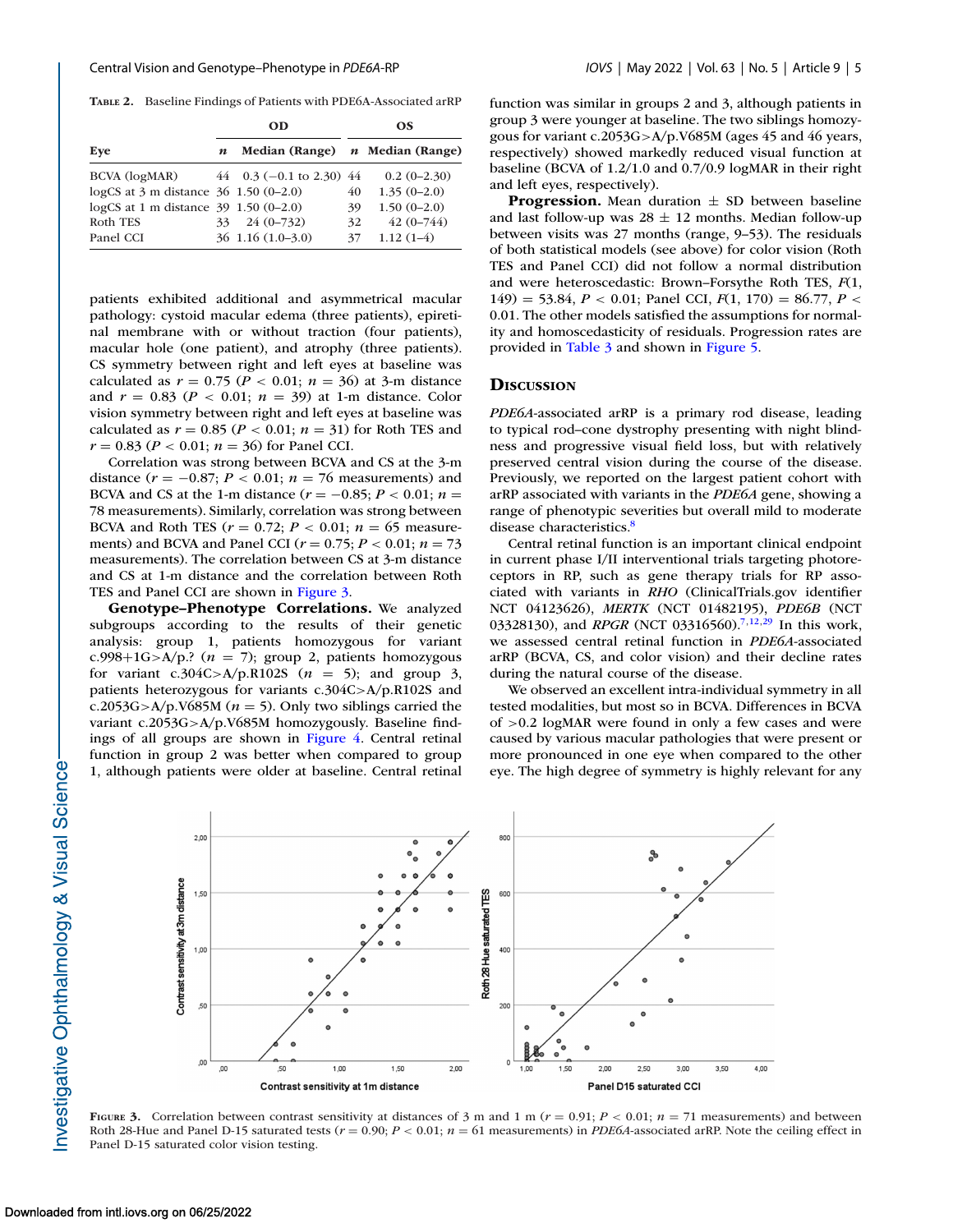<span id="page-5-0"></span>

**FIGURE 4.** Genotype-associated age, visual acuity, contrast sensitivity, and color vision in *PDE6A*-associated arRP. Baseline findings of right eyes. Group 1 was comprised of patients homozygous for variant c.998+1G>A/p.? (*n* = 7); group 2, patients homozygous for variant p.R102S (*n* = 5); and group 3, patients heterozygous for variants c.304C>A/p.R102S and c.2053G>A/p.V685M (*n* = 5). The two siblings carrying the variant c.2053G>A/p.V685M homozygously are indicated with a *black asterisk*. The remaining patients are sub-summarized by "other." Note that the central retinal function in group 2 was better when compared to group 1, although patients were older at baseline. Also note that central retinal function was similar in groups 2 and 3, although patients in group 3 were younger at baseline.

|  |  |  | TABLE 3 Progression Rates for Visual Acuity, Contrast Sensitivity, and Color Vision Findings of Patients with PDE6A-Associated arRP |
|--|--|--|-------------------------------------------------------------------------------------------------------------------------------------|
|  |  |  |                                                                                                                                     |
|  |  |  |                                                                                                                                     |

|                       | $\boldsymbol{n}$ |             | <b>Progression Per Year</b> | <b>Parameter Estimates</b> |           |
|-----------------------|------------------|-------------|-----------------------------|----------------------------|-----------|
| Modality              |                  | <b>BLUP</b> | 95% Confidence Interval     | t-Statistic                |           |
| BCVA (logMAR)         | 208              | 0.015       | $(0.007 - 0.023)$           | $t(82.78) = 3.95$          | ${<}0.01$ |
| logCS at 3-m distance | 194              | $-0.02$     | $(-0.03 \text{ to } -0.01)$ | $t(56.54) = -3.52$         | ${<}0.01$ |
| logCS at 1-m distance | 184              | $-0.02$     | $(-0.03 \text{ to } -0.01)$ | $t(53.30) = -4.64$         | ${<}0.01$ |
| Roth TES              | 151              | 11.23       | $(6.25 - 16.21)$            | $t(40.74) = 4.55$          | ${<}0.01$ |
| Panel CCI             | 172              | 0.020       | $(0.002 - 0.039)$           | $t(21.85) = 2.27$          | 0.03      |

interventional trial treating patients with novel treatments such as gene therapy, as the second eye will usually be chosen as a control.

As expected, CS at a distance of 3 m strongly correlated with CS at a distance of 1 m, as did color vision tested with

the Roth 28-Hue and Panel D-15 tests in our sample of visually impaired patients. The correlation between BCVA and CS was stronger than the correlation between BCVA and color vision testing. Annual decline rates were 0.015 log units for BCVA and 0.02 log units for CS at distances of 3 m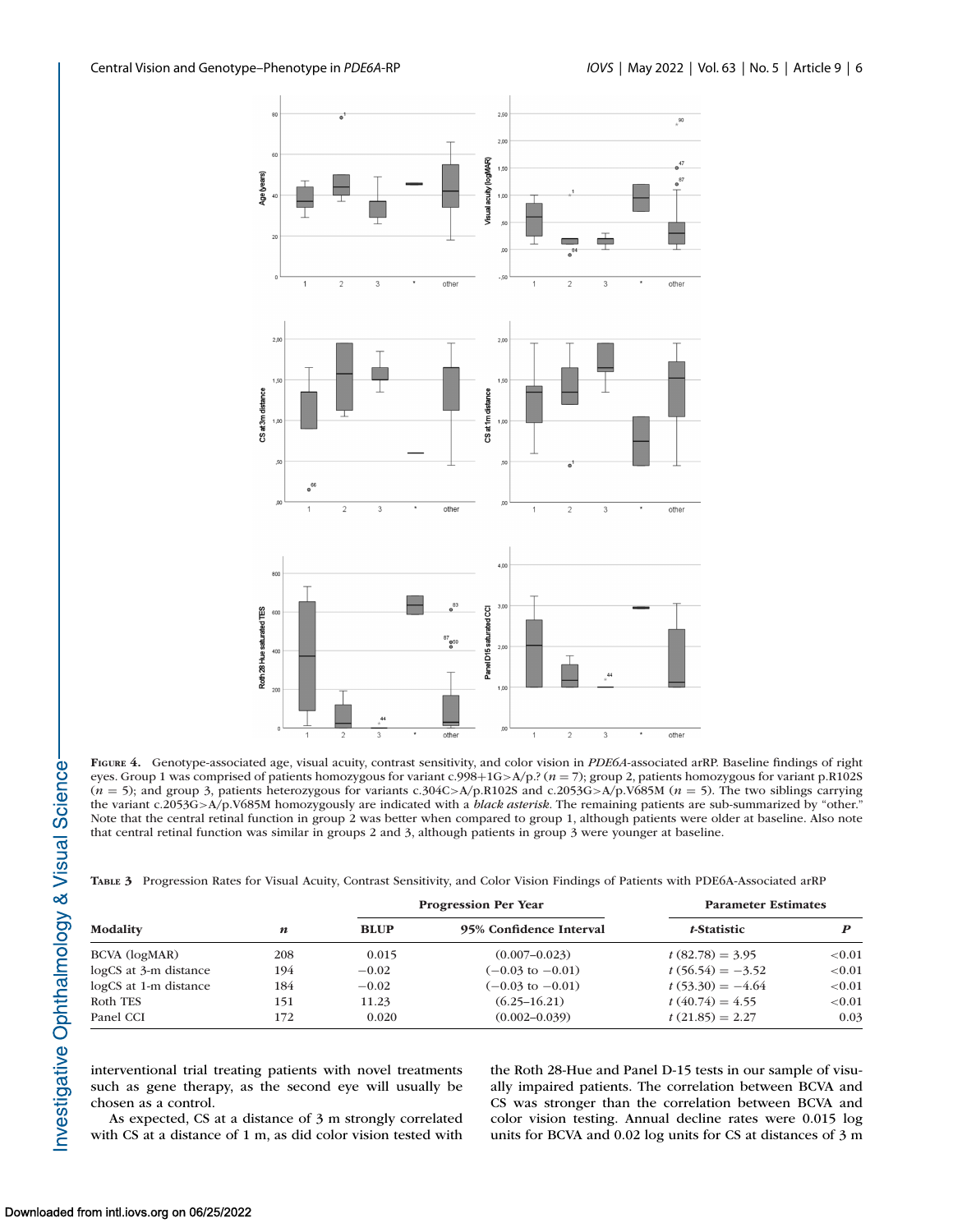<span id="page-6-0"></span>

**FIGURE 5.** Estimated progression rates in visual acuity, contrast sensitivity, and color vision in *PDE6A*-associated arRP. The *dashed lines* indicate the 95% confidence intervals.

and 1 m. The progression rates determined for color vision testing (Roth TES and Panel CCI) should be regarded with caution, as the models failed the assumptions of normality and homoscedasticity of residuals, resulting in a possible overestimation of the statistical significance of the reported values. Annual decline rates of 0.015 and 0.02 logMAR (i.e., as seen for BCVA and CS in this study) are small, given that a change in BCVA is usually considered clinically meaningful when exceeding 15 letters (i.e., 0.1 logMAR). $30-32$  A progression rate of 0.037 log units has been reported for a different cohort of patients with *PDE6A*-associated arRP[.17](#page-8-0) Other studies have reported annual decline rates of 1%, 2%, and 8.6% for RP overall. $33-36$  The small estimated progression rates suggest, on one hand, a slow disease course favorable for patients but, on the other hand, clearly limit BCVA changes as useful endpoints in treatment trials that aim at slowing down disease progression. A minimum difference of 15 letters between treated and control eyes would require an observational study to last 15 years. Similar observations concerning the non-suitability of BCVA as endpoint in clinical trials were made in the PROGSTAR study, which calculated that 22 years of observation would be required to reach the necessary difference between treated and untreated eyes in patients with Stargardt disease.<sup>37</sup>

The model implied in this study to calculate progression rates included genetics as a random effect. We found no statistically significant effect on the progression rate with respect to the genotype of the patient. Moreover, interindividual differences were found to have a larger effect on the progression rate than the age of the patient. We thus decided to report mean progression rates including the whole cohort.

At the genetic level, several recurrent variants were observed in our cohort: c.304C>A/p.R102S (17 of 88 mutant alleles in the cohort), c.998+1G>A/p.? (14 of 88 mutant alleles in the cohort), and c.2053G>A/p.V685M (10 of 88 mutant alleles in the cohort). Note that the high frequency of variant c.998+1G>A/p.? in this study relates to the fact that six siblings from the same family carried this variant homozygously. Our clinical findings revealed a remarkable genotype–phenotype correlation: Although variant c.304C>A/p.R102S was associated with milder disease, variants c.998+1G>A/p.? and c.2053G>A/ p.V685M led to a more severe phenotype. This held true for central retinal function, as patients homozygous for variant c.304C>A/p.R102S (group 2) had better central retinal function, but patients homozygous for either c.998+1G>A/p.? (group 1) or c.2053G>A/p.V685M showed worse central retinal function. Patients heterozygous for variants c.304C>A/p.R102S and c.2053G>A/p.V685M (group 3) had worse central retinal function when compared to group 2, indicating a negative contribution of the second variant (c.2053G>A/p.V685M) to the phenotype of the patients.

Given this detailed analysis and previously published clinical findings, $8$  we argue that the severity of the different disease-causing *PDE6A* mutations in humans may be ranked as follows: c.2053G>A/p.V685M in homozygous state (most severe) >  $c.998+1G>A/p$ .? in homozygous state > c.304C>A/p.R102S and c.2053G>A/p.V685M in compound-heterozygous state > c.304C>A/p.R102S in homozygous state (mildest).<sup>8</sup> Our results are comparable to the clinical findings reported by Khateb et al.<sup>17</sup>; however, note that the two patient cohorts showed differences in their genotypic composition. In the latter study, only four of the patients harbored the milder variant c.304C>A/p.R102S (one patient homozygously), whereas only one of the patients was heterozygous for c.998+1G>A/p.?, and no patients were included with variant c.2053G>A/p.V685M[.17](#page-8-0)

Our clinical findings are in line with biochemical and preclinical observations. Both variants, c.304C>A/p.R102S and c.998+1G>A/p.?, affect the non-catalytic cGMP-binding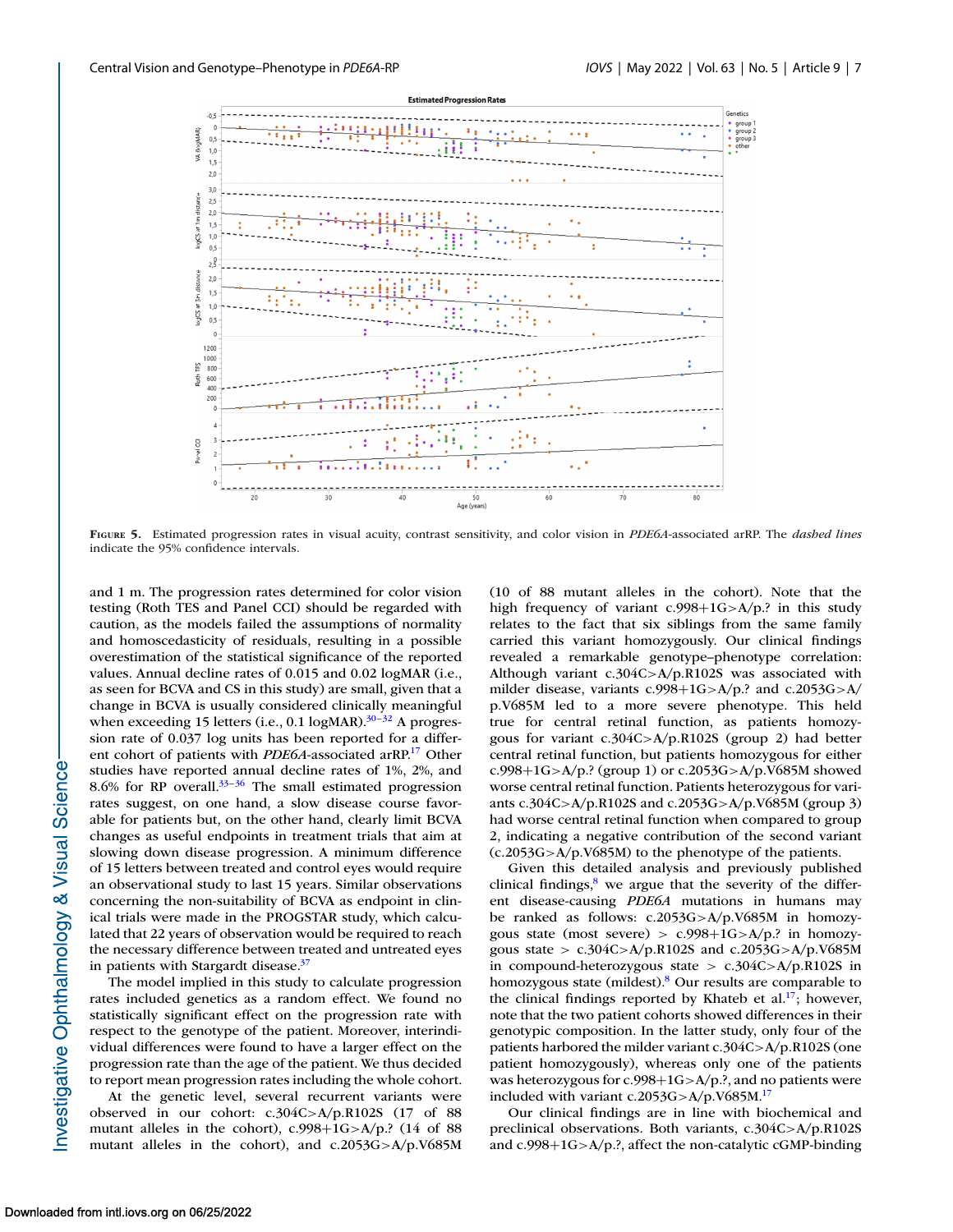<span id="page-7-0"></span>domain of the PDE6A protein; however, c.998+1G>A/p.? is considered a *null* allele, in contrast to the missense variant c.304C>A/p.R102S. The missense variant c.2053G>A/p.V685M affects the catalytic domain of PDE6A. A valine residue at position 685 is completely conserved across species for alpha- and beta-catalytic subunits, suggesting an important and specific role in the catalytic function of the PDE6 complex. $20,38$  Sothilingam et al[.16](#page-8-0) performed a detailed analysis of several *Pde6a* missense variants in mouse models (namely, p.V685M, p.R562W, and p.D670G), which confirmed the severity of different *Pde6a* variants and indicated that compound heterozygous mutant mice (p.V685M/p.R562W) show an intermediate phenotype when compared to the respective homozygous mutants. Specifically, the severity of the four different *PDE6A* genotypes could be ranked by the pace of photoreceptor degeneration: p.V685M homozygous (fastest)  $> p.V685M; p.R562W > p.R562W$  homozygous  $> p.D670G$ homozygous (slowest). Note that the p.V685M variant in the mouse mutant is homologous to the c.2053G>A/p.V685M variant in human patients.

Results of this detailed analysis on central retinal function in patients with *PDE6A*-RP show remarkable and strong association with the respective genetic variants within this cohort. Such a correlation is rarely described and may help in determining whether a patient is eligible to participate in interventional trials. Given that PDE6A is rod specific, ideally, endpoints for treatment trials will include measures of rod function (e.g., dark-adapted chromatic perimetry, pupil campimetry). Yet, safety and efficacy measures in clinical trials still focus on cone-derived measures, as the benefit for the patient in daily life unequivocally rests on a wellfunctioning cone system, especially in the central retina. Nevertheless, treatment of rods in some forms of IRD seems crucial, as cones rely on rods to maintain their metabolism[.39](#page-8-0) Therefore, assessing and interpreting central retinal function in RP is highly important. Anatomical endpoints such as ellipsoid zone width on optical coherence tomography imaging may also be useful in future clinical trials. The same applies to microperimetry, especially at the border zones of functioning retina. The criterion for microperimetry concerning responders to therapy, accepted by the U.S. Food and Drug Administration, is a demonstration of improvement in sensitivity of at least 7 dB in at least five testing locations in the centermost 36 points of a 10-2 grid. $40$  This criterion may be applicable to *PDE6A*-RP, as well. The results of our study also point out disease-specific limitations. Annual decline rates in central retinal function are small; therefore, interpretation of treatment safety and efficacy remains challenging. Finally, our study will help clinicians in counseling their patients.

#### *Acknowledgments*

The authors sincerely thank their collaborators: **Sten Andreasson** (Department of Ophthalmology, Skåne University Hospital, Lund University, Lund, Sweden); **Carmen Ayuso** (Department of Genetics, IIS-Fundación Jiménez Díaz University Hospital, Universidad Autónoma de Madrid [IIS-FJD, UAM], and Centre for Biomedical Research on Rare Diseases, Madrid, Spain); **Sandro Banfi** (Telethon Institute of Genetics and Medicine–Pozzuoli [NA] and Medical Genetics, Department of Precision Medicine, University of Campania "Luigi Vanvitelli," Naples, Italy); **Antje Bernd**, **Dominik Fischer**, and **Katarina Stingl** (University Eye Hospital, Centre for Ophthalmology, Eberhard Karls University of Tübingen, Tübingen, Germany); **Beatrice Bocquet** and

**Isabelle Meunier** (Institute for Neurosciences of Montpellier U1051, University of Montpellier, and National Center for Rare Diseases, Genetics of Sensory Diseases, University Hospital, Montpellier, France); **Camiel J.F. Boon** (Department of Ophthalmology, Leiden University Medical Center, Leiden University, Leiden, the Netherlands, and Department of Ophthalmology, Amsterdam University Medical Centers, Amsterdam, the Netherlands); **Susan Downes** (Nuffield Laboratory of Ophthalmology, Nuffield Department of Clinical Neuroscience, University of Oxford, Oxford, UK); **Frank G. Holz** (Department of Ophthalmology, University of Bonn, Bonn, Germany); **Ulrich Kellner** (Rare Retinal Disease Center, AugenZentrum Siegburg, MVZ Augenärztliches Diagnostik und Therapiecentrum GmbH and RetinaScience, Bonn, Germany); **Bart P. Leroy** (Department of Ophthalmology, Ghent University Hospital, Ghent, Belgium; Center for Medical Genetics, Ghent University Hospital, Ghent, Belgium; Division of Ophthalmology, Children's Hospital of Philadelphia, Philadelphia, PA, USA; and Center for Cellular and Molecular Therapeutics, Children's Hospital of Philadelphia, Philadelphia, PA, USA); **Fadi Nasser** (Institute for Ophthalmic Research, Centre for Ophthalmology, Eberhard Karls University of Tübingen, Tübingen, Germany); **Thomas Rosenberg** (Department of Ophthalmology, Kennedy Center, Rigshospitalet, Copenhagen, Denmark); **Günther Rudolph** (Ophthalmogenetik, Augenklinik, Klinikum der Universität München, Munich, Germany); **Alberta A.H.J. Thiadens** (Department Ophthalmology, Erasmus MC, Rotterdam, the Netherlands).

Supported by funds from the Tistou and Charlotte Kerstan Foundation.

Disclosure: **L. Kuehlewein**, Novartis (F); **T. Straßer**, None; **G. Blumenstock**, None; **K. Stingl**, ProQR (C, F), ViGeneron (C), Novartis (C, H), SANTEN (C), Nayan Therapeutics (C), Johnson & Johnson (F) with all payments to the Center for Ophthalmology, University of Tuebingen to support research; **M.D. Fischer**, Fischer Consulting Limited (F); **B. Wilhelm**, None; **E. Zrenner**, None; **B. Wissinger**, None; **S. Kohl**, None; **N. Weisschuh**, None; **D. Zobor**, None

#### *References*

- 1. Pagon RA. Retinitis pigmentosa. *Surv Ophthalmol*. 1988;33(3):137–177.
- 2. Retinal Information Network. RetNet: Retinal Information Network. Available at: [https://sph.uth.edu/RETNET/.](https://sph.uth.edu/RETNET/) Accessed April 28, 2022.
- 3. Tsang SH, Sharma T. Retinitis pigmentosa (non-syndromic). *Adv Exp Med Biol*. 2018;1085:125–130.
- 4. Dryja TP, Finn JT, Peng YW, McGee TL, Berson EL, Yau KW. Mutations in the gene encoding the alpha subunit of the rod cGMP-gated channel in autosomal recessive retinitis pigmentosa. *Proc Natl Acad Sci USA*. 1995;92(22):10177– 10181.
- 5. Huang SH, Pittler SJ, Huang X, Oliveira L, Berson EL, Dryja TP. Autosomal recessive retinitis pigmentosa caused by mutations in the alpha subunit of rod cGMP phosphodiesterase. *Nat Genet*. 1995;11(4):468–471.
- 6. Zhang X, Cote RH. cGMP signaling in vertebrate retinal photoreceptor cells. *Front Biosci*. 2005;10:1191– 1204.
- 7. Talib M, Boon CJF. Retinal dystrophies and the road to treatment: clinical requirements and considerations. *Asia Pac J Ophthalmol (Phila)*. 2020;9(3):159–179.
- 8. Kuehlewein L, Zobor D, Andreasson SO, et al. Clinical phenotype and course of PDE6A-associated retinitis pigmentosa disease, characterized in preparation for a gene supplementation trial. *JAMA Ophthalmol*. 2020;138(12):1241–1250.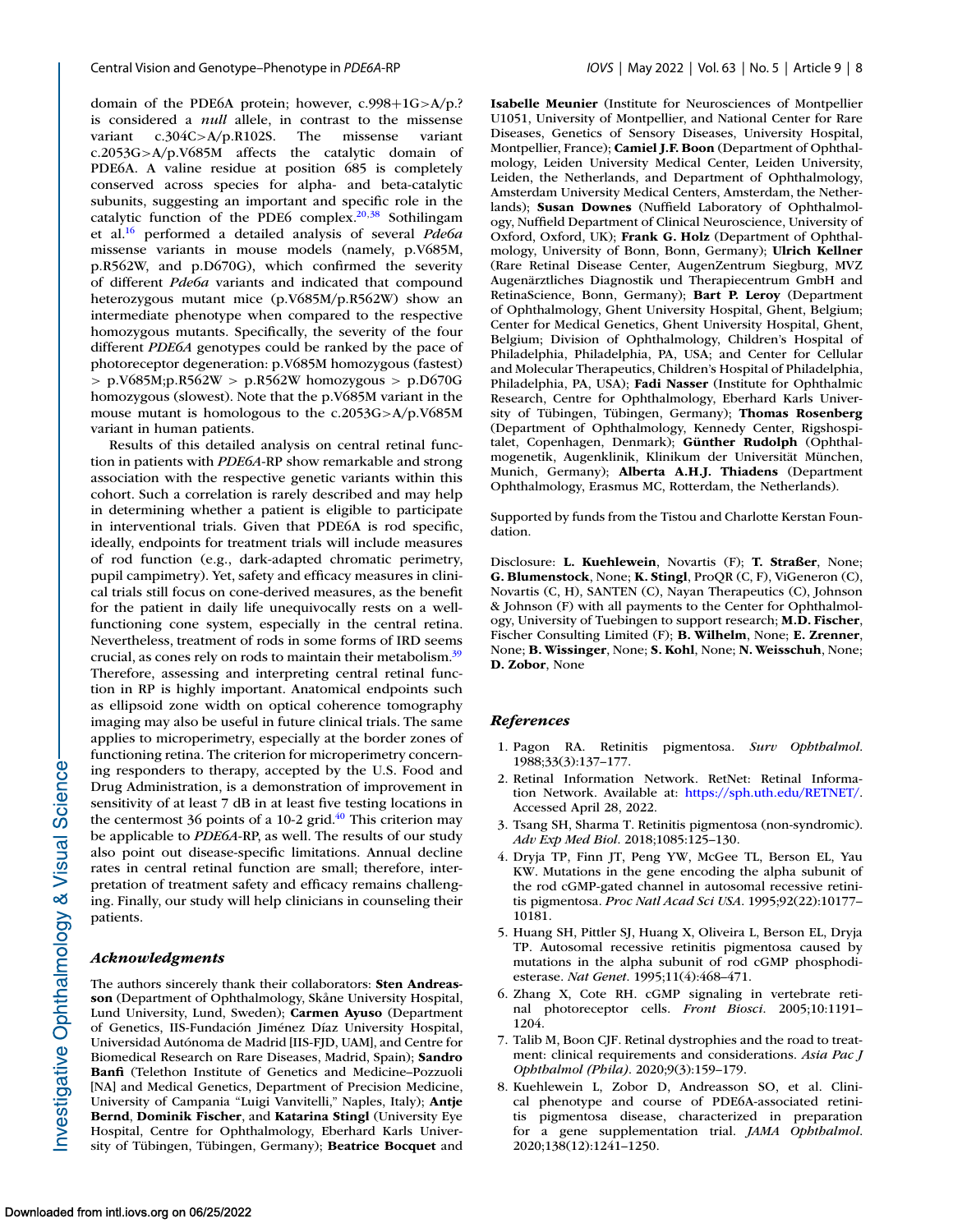- <span id="page-8-0"></span>9. Mowat FM, Occelli LM, Bartoe JT, et al. Gene therapy in a large animal model of PDE6A-retinitis pigmentosa. *Front Neurosci*. 2017;11:342.
- 10. Occelli LM, Schön C, Seeliger MW, Biel M, Michalakis S, Petersen-Jones SM. Gene supplementation rescues rod function and preserves photoreceptor and retinal morphology in dogs, leading the way toward treating human PDE6Aretinitis pigmentosa. *Hum Gene Ther*. 2017;28(12):1189– 1201.
- 11. Pasmanter N, Occelli LM, Petersen-Jones SM. ERG assessment of altered retinal function in canine models of retinitis pigmentosa and monitoring of response to translatable gene augmentation therapy. *Doc Ophthalmol*. 2021;143(2):171– 184.
- 12. Petersen-Jones SM, Occelli LM, Biel M, Michalakis S. Advancing gene therapy for PDE6A retinitis pigmentosa. *Adv Exp Med Biol*. 2019;1185:103–107.
- 13. Sakamoto K, McCluskey M, Wensel TG, Naggert JK, Nishina PM. New mouse models for recessive retinitis pigmentosa caused by mutations in the *Pde6a* gene. *Hum Mol Genet*. 2009;18(1):178–192.
- 14. Tuntivanich N, Pittler SJ, Fischer AJ, et al. Characterization of a canine model of autosomal recessive retinitis pigmentosa due to a PDE6A mutation. *Invest Ophthalmol Vis Sci*. 2009;50(2):801–113.
- 15. Schön C, Pittler SJ, Pittler SJ, et al. Gene therapy successfully delays degeneration in a mouse model of *PDE6A*-linked retinitis pigmentosa (RP43). *Hum Gene Ther*. 2017;28(12):1180–1188.
- 16. Sothilingam V, Garrido MG, Jiao K, et al. Retinitis pigmentosa: impact of different *Pde6a* point mutations on the disease phenotype. *Hum Mol Genet*. 2015;24(19):5486– 5499.
- 17. Khateb S, Nassissi M, Bujakowska KM, et al. Longitudinal clinical follow-up and genetic spectrum of patients with rodcone dystrophy associated with mutations in *PDE6A* and *PDE6B*. *JAMA Ophthalmol*. 2019;137(6):669–679.
- 18. Khan SY, Ali S, Naeem MA, et al. Splice-site mutations identified in *PDE6A* responsible for retinitis pigmentosa in consanguineous Pakistani families. *Mol Vis*. 2015;21:871– 882.
- 19. Sharon D, Ben-Yosef T, Goldenberg-Cohen N, et al. A nationwide genetic analysis of inherited retinal diseases in Israel as assessed by the Israeli inherited retinal disease consortium (IIRDC). *Hum Mutat*. 2020;41(1):140–149.
- 20. Dryja TP, Rucinski DE, Chen SH, Berson EL. Frequency of mutations in the gene encoding the alpha subunit of rod cGMP-phosphodiesterase in autosomal recessive retinitis pigmentosa. *Invest Ophthalmol Vis Sci*. 1999;40(8):1859– 1865.
- 21. Schulze-Bonsel K, Feltgen N, Burau H, Hansen L, Bach M. Visual acuities "hand motion" and "counting fingers" can be quantified with the Freiburg visual acuity test. *Invest Ophthalmol Vis Sci*. 2006;47(3):1236–1240.
- 22. Bowman KJ. A method for quantitative scoring of the Farnsworth Panel D-15. *Acta Ophthalmol (Copenh)*. 1982;60(6):907–916.
- 23. Erb C, Adler M, Stübiger N, Wohlrab M, Zrenner E, Thiel HJ. Colour vision in normal subjects tested by the colour arrangement test 'Roth 28-hue desaturated'. *Vision Res*. 1998;38(21):3467–3471.
- 24. Lanthony P. Evaluation of the desaturated Panel D-15. IV. Effect of the repetition of desaturated Panel D-15. *J Fr Ophtalmol*. 1995;18(10):578–583.
- 25. Vingrys AJ, King-Smith PE. A quantitative scoring technique for panel tests of color vision. *Invest Ophthalmol Vis Sci*. 1988;29(1):50–63.
- 26. Gould R, Abramson PE, Galasko D, Salmon D. Rate of cognitive change in Alzheimer's disease: methodological

approaches using random effects models. *J Int Neuropsychol Soc*. 2001;7(7):813–824.

- 27. Nobre JS, da Motta Singer J. Residual analysis for linear mixed models. *Biom J*. 2007;49(6):863–875.
- 28. Richards S, Aziz N, Bale S, et al. Standards and guidelines for the interpretation of sequence variants: a joint consensus recommendation of the American College of Medical Genetics and Genomics and the Association for Molecular Pathology. *Genet Med*. 2015;17(5):405–424.
- 29. Wang NK, Mahajan VB, Tsang SH. Therapeutic window for phosphodiesterase 6-related retinitis pigmentosa. *JAMA Ophthalmol*. 2019;137(6):679–680.
- 30. Cai S, Bressler NM. Aflibercept, bevacizumab or ranibizumab for diabetic macular oedema: recent clinically relevant findings from DRCR.net Protocol T. *Curr Opin Ophthalmol*. 2017;28(6):636–643.
- 31. Ricci F, Bandello F, Navarra P, Staurenghi G, Stumpp M, Zarbin M. Neovascular age-related macular degeneration: therapeutic management and new-upcoming approaches. *Int J Mol Sci*. 2020;21(21):8242.
- 32. Csaky KG, Richman EA, Ferris FL, 3rd. Report from the NEI/FDA Ophthalmic Clinical Trial Design and Endpoints Symposium. *Invest Ophthalmol Vis Sci*. 2008;49(2):479–489.
- 33. Berson EL, Sandberg MA, Rosner B, Birch DG, Hanson AH. Natural course of retinitis pigmentosa over a three-year interval. *Am J Ophthalmol*. 1985;99(3):240–251.
- 34. Birch DG, Anderson JL, Fish GE. Yearly rates of rod and cone functional loss in retinitis pigmentosa and cone-rod dystrophy. *Ophthalmology*. 1999;106(2):258–268.
- 35. Nagy D, Schönfisch B, Zrenner E, Jägle H. Longterm follow-up of retinitis pigmentosa patients with multifocal electroretinography. *Invest Ophthalmol Vis Sci*. 2008;49(10):4664–4671.
- 36. Holopigian K, Greenstein V, Seiple W, Carr RE. Rates of change differ among measures of visual function in patients with retinitis pigmentosa. *Ophthalmology*. 1996;103(3):398– 405.
- 37. Kong X, Fujinami K, Strauss RW, et al. Visual acuity change over 24 months and its association with foveal phenotype and genotype in individuals with Stargardt disease: ProgStar Study Report No. 10. *JAMA Ophthalmol*. 2018;136(8):920– 928.
- 38. Corton M, Blanco MJ, Torres M, Sanchez-Salorio M, Carracedo A, Brion M. Identification of a novel mutation in the human PDE6A gene in autosomal recessive retinitis pigmentosa: homology with the nmf28/nmf28 mice model. *Clin Genet*. 2010;78(5):495–498.
- 39. Cideciyan AV, Jacobson SG, Roman AJ, et al. Rod function deficit in retained photoreceptors of patients with class B rhodopsin mutations. *Sci Rep*. 2020;10(1):12552.
- 40. Yang Y, Dunbar H. Clinical perspectives and trends: microperimetry as a trial endpoint in retinal disease. *Ophthalmologica*. 2021;244(5):418–450.

## **APPENDIX: RD-CURE CONSORTIUM MEMBERS**

Members of the RD-CURE Consortium (in institutional and alphabetical order): Centre for Ophthalmology, Eberhard Karls University of Tübingen, Tübingen, Germany: Karl Ulrich Bartz-Schmidt, Sylvia Bolz, M. Dominik Fischer, Susanne Kohl, Laura Kuehlewein, Regine Mühlfriedel, Jonas Neubauer, Alex Ochakovski, François Paquet-Durand, Mathias Seeliger, Vithiyanjali Sothilingam, Katarina Stingl, Marius Ueffing, Nicole Weisschuh, Bernd Wissinger, Fabian Wozar, Ahmad Zhour,